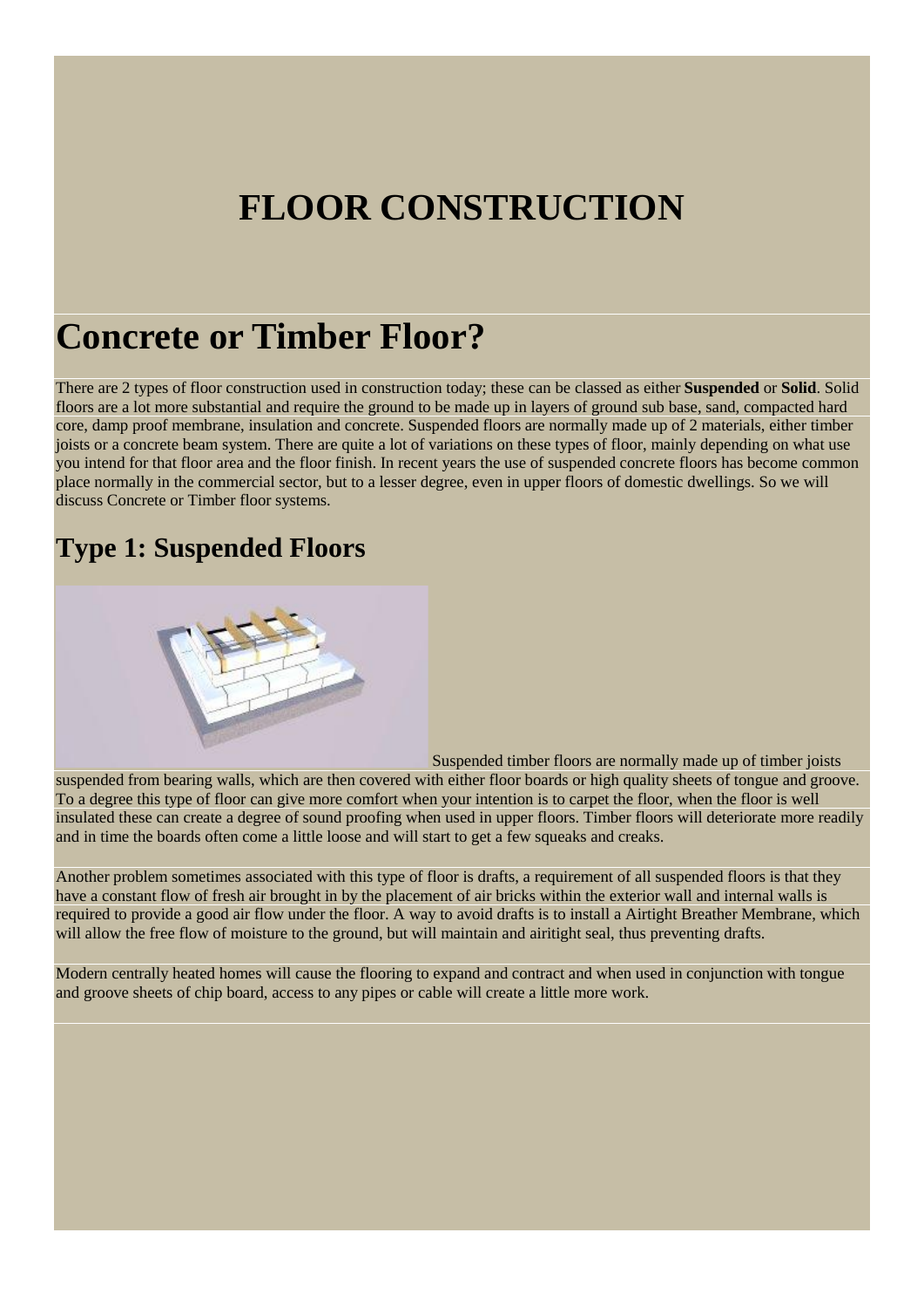#### **Suspended Concrete floors**



Suspended Concrete floors offer a lot more benefits and are normally made up of either concrete beams (more commonly known as Bison Beams) or concrete planks, both of these systems require a lot of handling and experienced professionals when being fitted. Depending on ground conditions, these types of walls will require more support walls in your foundations and a closer eye on the details. Both of these flooring systems can be insulated and will offer greater sound proofing when installed correctly.

Suspended concrete floor systems are also suitable when your intention is to use a floor tile, as there is no movement and will prevent any cracking because of movement. These types of floors are alot more expensive, but the benefits for the future are greater as there will be little or no maintenance. Another advantage of a suspended floor is that in some circumstances where your property is on a sloping site, using a solid floor can be very expensive as the walls to support the ground underneath would be very substantial and in turn, expensive.

## **Type 2: Solid Floor**



Solid concrete floors can have some benefits over a suspended floor because of low maintenance in the future and less prone to movement. They are normally up of different layers of materials which include:

• Sub Base

- Compacted Hard-core
- Concrete
- Insulation
- Damp Proof Membrane
- Cement Based Floor Screed

There are some variances in the order depending on the ground conditions which your builder can detail. All the layers must have great care taken to make sure they are installed correctly or you could find the floor will move or have damp issues in the future.